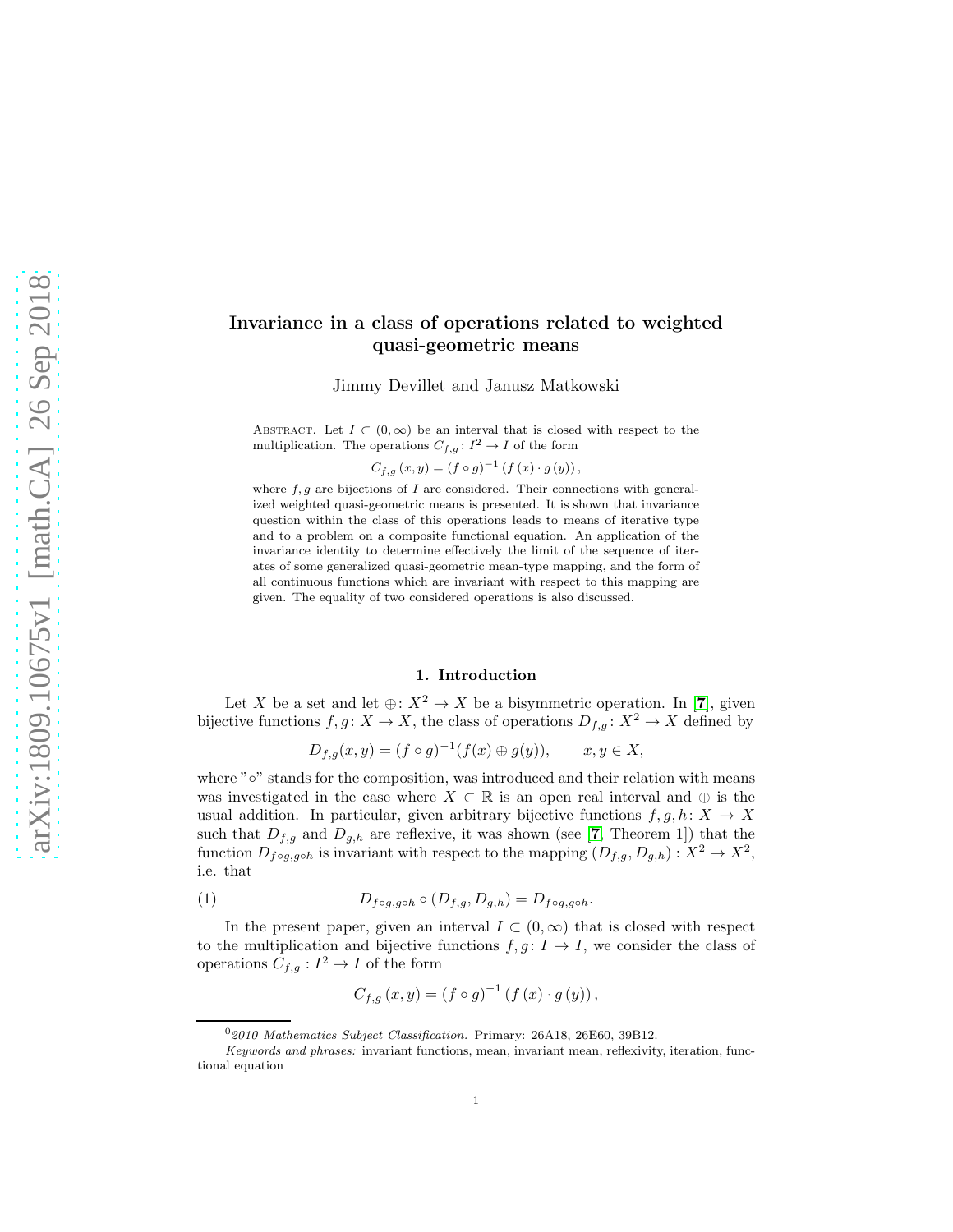where "." (which will be sometimes omitted) stands for the usual multiplication. (Of course  $C_{f,g}$  form a subclass of the operations  $D_{f,g}$ .)

The similarity of  $C_{f,g}$  to the generalized weighted quasi-geometric means introduced in Section 2, motivates our considerations in Section 3, where we examine conditions under which  $C_{f,g}$  is a bivariable mean. The reflexivity property of every mean leads to the iterative functional equation

$$
f(g(x)) = f(x) \cdot g(x), \quad x \in I,
$$

where  $I = (1, \infty)$  (or  $I = [1, \infty)$ ) and the functions f and q are unknown. Under some natural conditions, Theorem 3, the main result of this section, says in particular that  $C_{f,g}$  is a bivariable mean in  $(1,\infty)$ , if and only if,

$$
f = \prod_{k=0}^{\infty} g^{-k},
$$

where the infinite product  $\prod_{k=0}^{\infty} g^{-k}$  of iterates of  $g^{-1}$  converges uniformly on compact subsets of  $(1, \infty)$ ; moreover  $C_{f,g} = \mathcal{C}_g$ , where

$$
\mathcal{C}_g\left(x,y\right):=\left(\prod_{k=0}^{\infty}g^{-k+1}\right)^{-1}\left(\prod_{k=0}^{\infty}g^{-k}\left(x\right)\cdot g\left(y\right)\right),\quad \ x,y>1,
$$

which justify the names: *iterative type mean* for  $C_q$ , and *iterative generator* of this mean for g.

If  $C_{f,g} = C_g$  and  $C_{g,h} = C_h$ , then, in view of [[7](#page-13-0), Theorem 1], the function  $C_{f \circ g, g \circ h}$  is invariant with respect to the mean type mapping  $(C_g, C_h)$ .

On the other hand  $C_g$  (and  $C_h$ ) is a very special case of *generalized weighted* quasi-geometric mean  $G_{\varphi,\psi}: I^2 \to I$ , of the form

$$
G_{\varphi,\psi}(x,y) = (\varphi \cdot \psi)^{-1} (\varphi(x) \cdot \psi(y)), \quad x, y \in I,
$$

where  $\varphi, \psi : I \to (0, \infty)$  are continuous, of same type monotonicity, and such that  $\varphi \cdot \psi$  is strictly monotonic in the interval I (see Section 2). Moreover, since generalized weighted quasi-geometric means can be considered as generalized strict weighted quasi-arithmetic means (see Section 2), if  $G_{\varphi,\psi}$  and  $G_{\psi,\gamma}$  are two generalized weighted quasi-geometric means, then  $G_{\varphi \cdot \psi, \psi \cdot \gamma}$ , the mean of the same type, is a unique mean that is invariant with respect to the mean-type mapping  $(G_{\varphi,\psi}, G_{\psi,\gamma}): I^2 \to I^2$  (see [[6](#page-13-1)]). This leads to natural and equivalent questions: is  $C_{f \circ g, g \circ h}$  a mean; is the operation  $C_{f \circ g, g \circ h}$  a generalized weighted quasi-geometric mean; or simply can the three operations  $C_{f,g}, C_{g,h}$  and  $C_{f \circ g, g \circ h}$  be means simultaneously? In Section 4 we prove that it can happen iff

$$
g = \prod_{i=0}^{\infty} h^{-i}, \qquad f = \prod_{j=0}^{\infty} \left( \prod_{i=0}^{\infty} h^{-i} \right)^{-j},
$$

and h satisfies "strongly" composite functional equation

$$
\left(\prod_{j=0}^{\infty}\left(\prod_{i=0}^{\infty}h^{-i}\right)^{-j+1}\right)=\prod_{k=0}^{\infty}\left(\prod_{i=0}^{\infty}h^{-i+1}\right)^{-k},
$$

where  $i, j, k$  stand for the indices of iterates of the suitable functions (Theorem 4). We propose as an open problem to find the continuous solutions  $h : (1, \infty) \rightarrow$  $(1, \infty)$ . In illustrative Example 2 (with  $h(x) = x^{\frac{1}{w}}$  and  $w \in (0, 1)$ ) we get  $\mathcal{C}_g(x, y) =$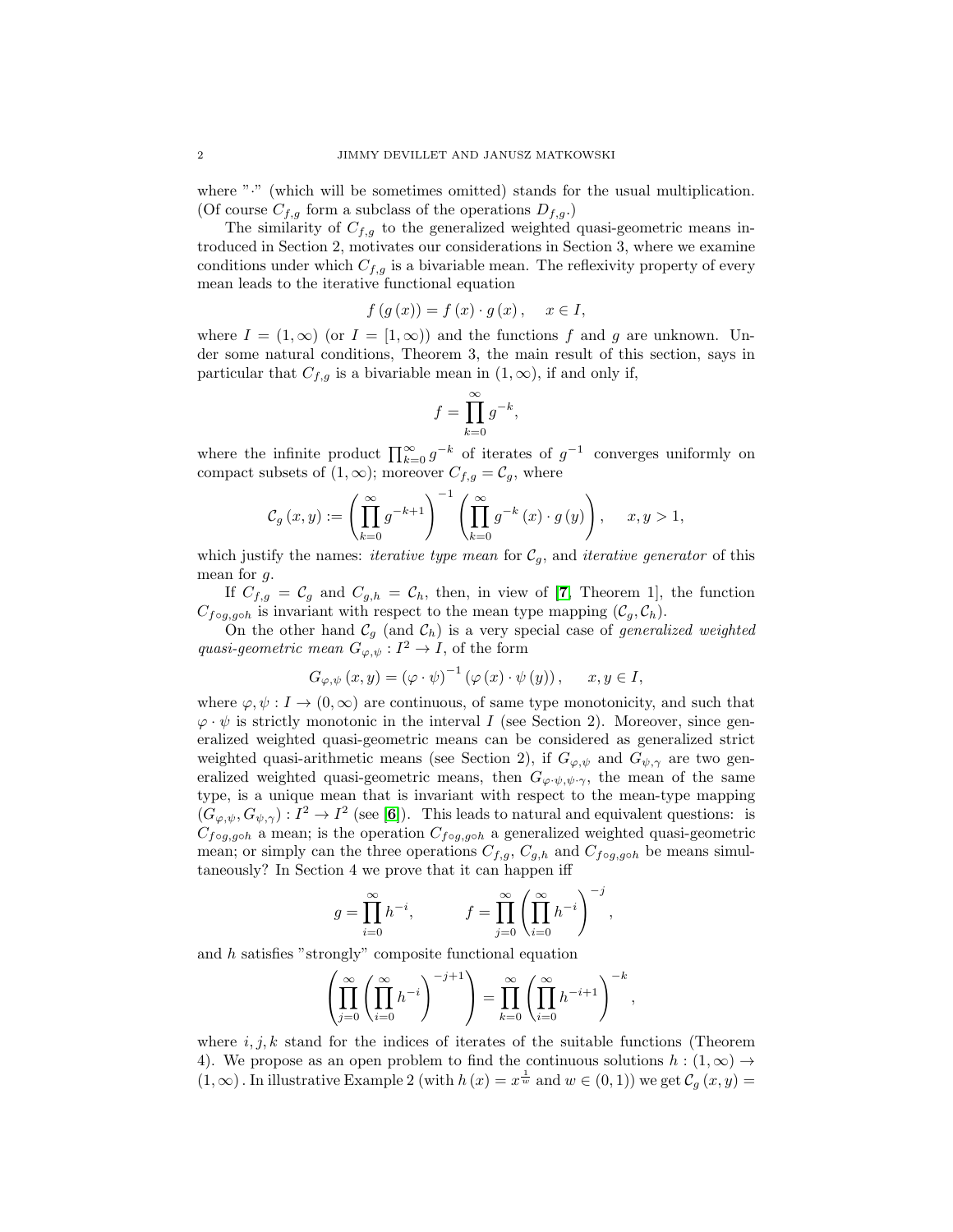$x^{1-w}y^w$ ,  $\mathcal{C}_h(x,y) = x^wy^{1-w}$ , and  $C_{f \circ g, g \circ h} = \mathcal{G}^{2w(1-w)}$ , where  $\mathcal{G}(x,y) := \sqrt{xy}$  is the geometric mean, which shows  $C_{f \circ g, g \circ h}$  need not be a mean.

In section 5 we apply the invariance identity to determine effectively the limit of the sequence of iterates of some generalized weighted quasi-geometric mean-type mappings, as well as, to find the form of all continuous functions which are invariant with respect to these mappings.

In section 6 the equality of two considered operations is discussed.

### 2. Generalized weighted quasi-geometric means

Let  $I \subset \mathbb{R}$  be an interval. Recall that a function  $M: I^2 \to \mathbb{R}$  is said to be a (bivariable) mean if it is internal, i.e.

$$
\min(x, y) \le M(x, y) \le \max(x, y), \qquad x, y \in I,
$$

and a *(bivariable) strict mean* if it is a mean and these inequalities are sharp for all  $x \neq y$ .

Recall some well known properties of means.

REMARK 1. The following three conditions are equivalent: (i) a function  $M: I^2 \to \mathbb{R}$  is a mean in an interval I; (ii)  $M\left(J^2\right) \subset J$  for every subinterval  $J \subset I$ ; (iii)  $M(J^2) = J$  for every subinterval  $J \subset I$ .

REMARK 2. (i) If M is a mean in I, then M is reflexive, i.e.

$$
M(x,x) = x, \qquad x \in I,
$$

(but the converse implication fails).

(ii) If a function  $M: I^2 \to \mathbb{R}$  is reflexive and (strictly) increasing in each variable then it is a (strict) mean in I.

Among many classes of means, one of the most popular is the family of quasiarithmetic means, which have the following generalization.

If the functions  $\varphi, \psi : I \to \mathbb{R}$  are continuous and both strictly increasing or both strictly decreasing then the function  $A_{\varphi,\psi}: I^2 \to I$  defined by

$$
A_{\varphi,\psi}(x,y) := (\varphi + \psi)^{-1}(\varphi(x) + \psi(y)),
$$

is a strict mean, called a *generalized strict weighted quasi-arithmetic mean in I* (see [[4](#page-13-2)]), where (with a little modified notation) the following result is proved:

<span id="page-2-0"></span>THEOREM 1. Suppose that  $A_{\varphi,\psi}$  and  $A_{\Phi,\Psi}$  are generalized strict weighted quasiarithmetic means in I. Then  $A_{\Phi,\Psi} = A_{\varphi,\psi}$  if and only if there exist  $\alpha, \beta, \gamma \in \mathbb{R}$ ,  $\alpha \neq 0$ , such that

$$
\Phi(x) = \alpha \varphi(x) + \beta, \qquad \Psi(x) = \alpha \psi(x) + \gamma, \qquad x \in I.
$$

If the functions  $f, g: I \to (0, \infty)$  are continuous and both strictly increasing or both strictly decreasing then, similarly as in the case  $A_{\varphi,\psi}$  one can show that the function  $G_{f,g}: I^2 \to I$  defined by

$$
G_{f,g}(x,y) := (f \cdot g)^{-1}(f(x)g(y)),
$$

is a strict mean (Here " $\cdot$ " stands for the usual multiplication of functions:  $(f \cdot g)(x) :=$  $f(x) g(x)$  for every  $x \in I$ , and we omit writing it later). In the sequel,  $G_{f,q}$  is called a generalized weighted quasi-geometric mean in  $I$  of generators  $f$  and  $g$ .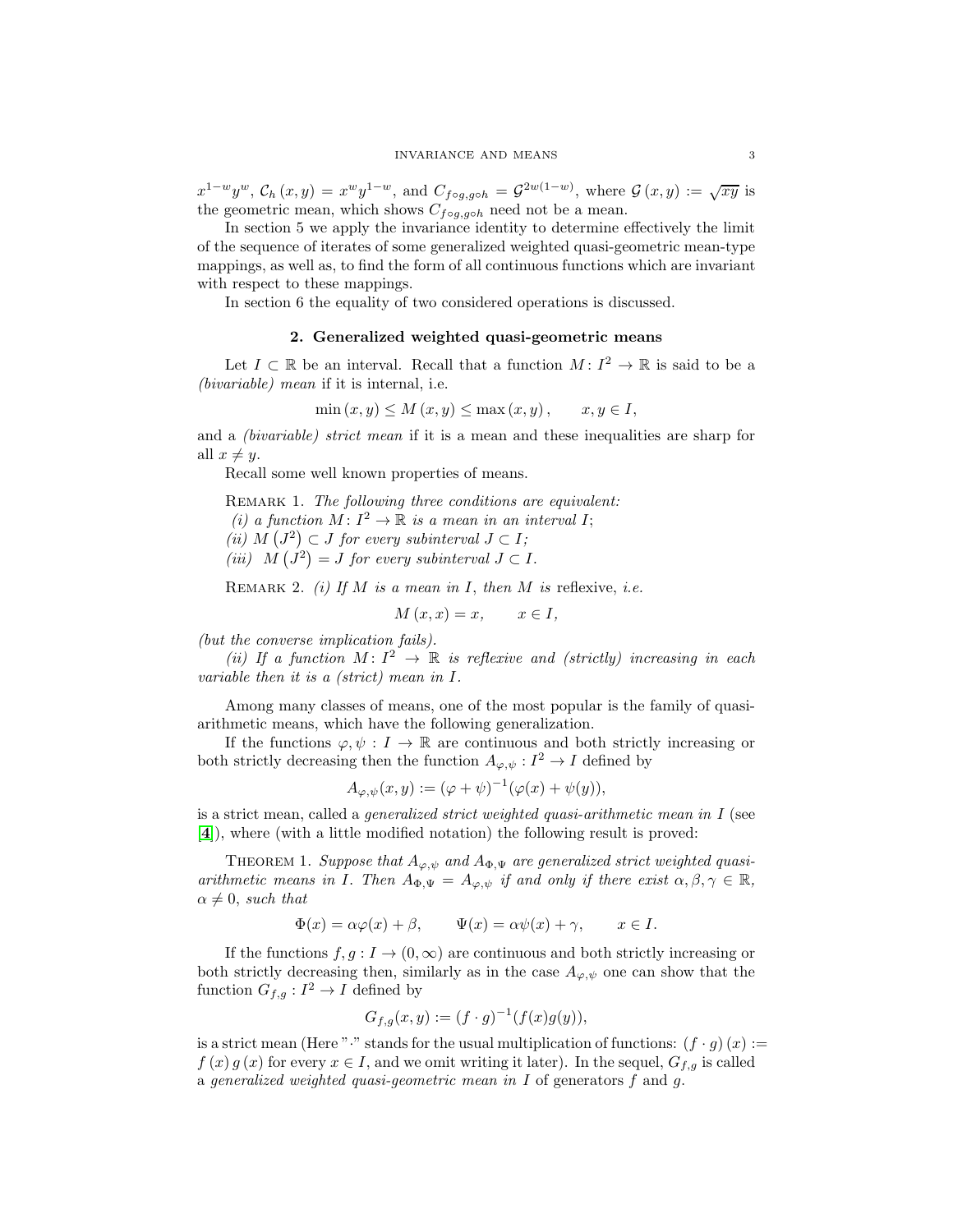The following remark, which is easy to verify, provides a one-to-one correspondence between the class of generalized strict weighted quasi-arithmetic means and the class of generalized weighted quasi-geometric means.

<span id="page-3-0"></span>REMARK 3. For all continuous and of the same type strict monotonicity functions  $f, g \colon I \to (0, \infty),$ 

$$
G_{f,g} = A_{\log \circ f, \log \circ g};
$$

and, for all continuous and of the same type strict monotonicty functions  $\varphi, \psi \colon I \to$  $\mathbb{R}$ .

$$
A_{\varphi,\psi} = G_{\exp \circ \phi, \exp \circ \psi}.
$$

Applying Theorem [1](#page-2-0) we obtain the following

THEOREM 2. Suppose that  $G_{f,g}$  and  $G_{\bar{f},\bar{g}}$  are generalized weighted quasi-geometric means in I. Then

$$
G_{\bar{f},\bar{g}} = G_{f,g}
$$

if, and only if, there exist  $a \neq 0, b, c > 0$  such that

$$
\bar{f}(x) = b [f (x)]^a
$$
,  $\bar{g}(x) = c [g (x)]^a$ ,  $x \in I$ .

PROOF. Setting  $\varphi = \log \circ f$ ,  $\psi = \log \circ g$ ,  $\Phi = \log \circ \bar{f}$ ,  $\Psi = \log \circ \bar{g}$ , we see that  $G_{f,g} = G_{\bar{f},\bar{g}}$  iff  $A_{\Phi,\Psi} = A_{\varphi,\psi}$ , and, in view of Theorem [1,](#page-2-0) iff there are  $\alpha, \beta, \gamma \in \mathbb{R}$ ,  $\alpha \neq 0$ , such that

$$
\Phi(x) = \alpha \varphi(x) + \beta, \qquad \Psi(x) = \alpha \psi(x) + \gamma, \qquad x \in I,
$$

that is, iff

$$
\log \circ \bar{f}(x) = \alpha \log \circ f(x) + \beta, \qquad \log \circ \bar{g}(x) = \alpha \log \circ g(x) + \gamma, \qquad x \in I,
$$

$$
\bar{f}(x) = e^{\beta} [f(x)]^{\alpha}, \qquad \bar{g}(x) = e^{\gamma} [g(x)]^{\alpha}, \qquad x \in I.
$$

Setting  $a = \alpha, b = e^{\beta}, c = e^{\gamma}$ , we obtain the result.

# 3. Operation  $C_{f,g}$  and means

Let  $I \subset (0,\infty)$  be an interval that is closed with respect to the multiplication and let  $f, g: I \to I$  be bijective functions. Then, the two-variable function  $C_{f,g}$ :  $I^2 \to I$  given by

(2) 
$$
C_{f,g}(x,y) := (f \circ g)^{-1} (f(x) g(y)), \quad x, y \in I,
$$

is correctly defined.

In this section we examine when  $C_{f,g}$  is a mean.

LEMMA 1. If  $C_{f,g}: I^2 \to I$  defined by (2) is symmetric then  $g = cf$  for some real constant  $c \in I$ ,  $c \neq 0$ ; if moreover  $C_{f,g}$  is a mean, then

$$
C_{f,g}(x,y) = \mathcal{G}(x,y), \quad x, y \in I,
$$

where  $\mathcal{G}(x, y) := \sqrt{xy}$  is the geometric mean.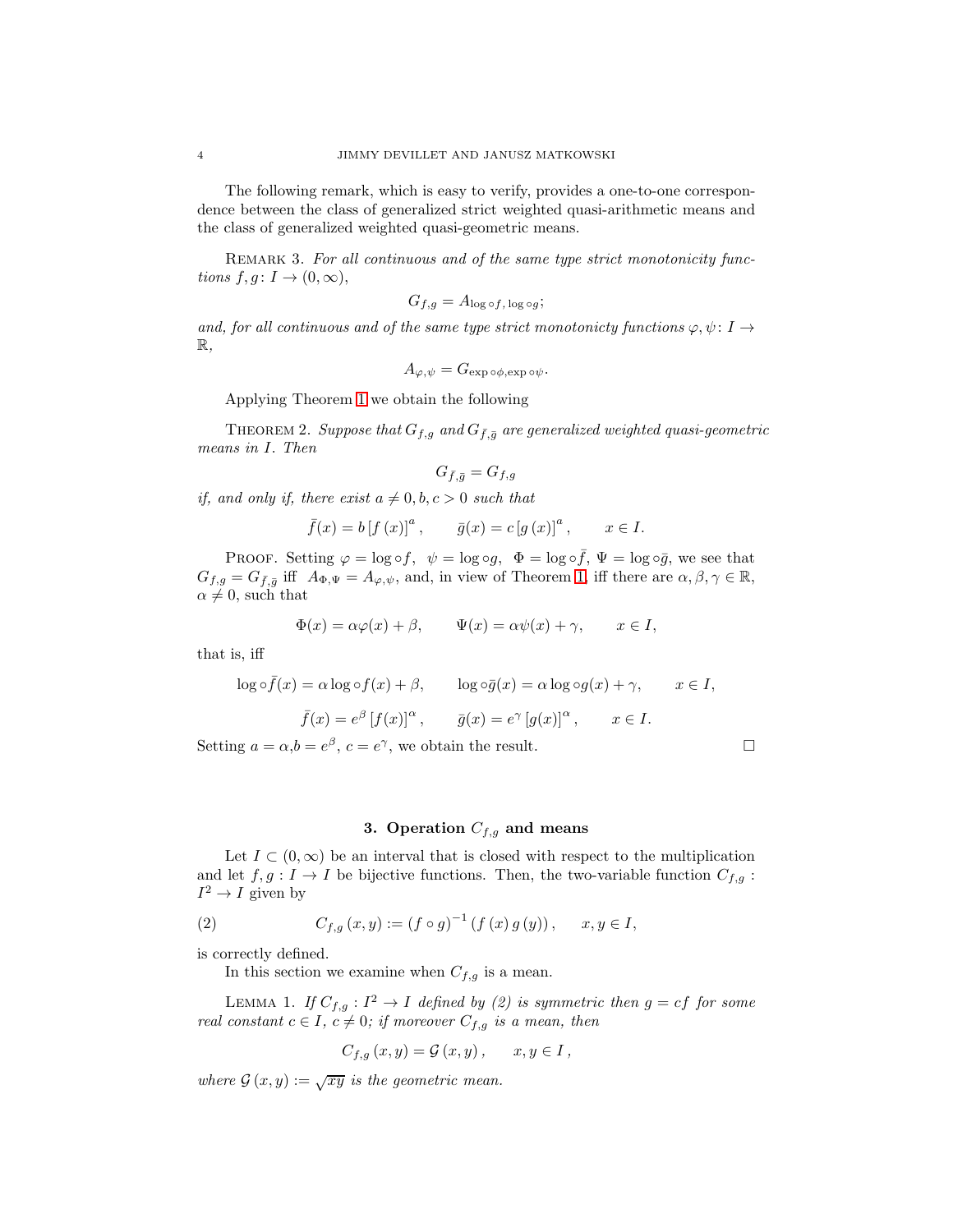PROOF. By (2), the symmetry of  $C_{f,g}$  implies that  $f(x) g(y) = f(y) g(x)$  for all  $x, y \in I$ , that is  $\frac{g(x)}{f(x)} = \frac{g(y)}{f(y)}$  $\frac{g(y)}{f(y)}$  for all  $x, y \in I$ , whence  $\frac{g}{f} = c$  for some positive real constant c, which proves the first result. If  $C_{f,g}$  is a mean, making use of (2) and the reflexivity of  $C_{f,g}$ , we get  $f(cf(x)) = f(x)(cf(x))$  for all  $x \in I$  or, equivalently,  $cf (cf (x)) = (cf (x))(cf (x))$  for all  $x \in I$ , whence, in view of the equality  $g = cf$ , we get  $g(g(x)) = (g(x))^2$  for all  $x \in I$ . Since g is bijective, it follows that  $g(x) = x^2$  for all  $x \in I$ . Now it is easy to get that  $f(x) = x^2$  for all  $x \in I$ . Consequently, making use of of (2), we obtain, for all  $x, y \in I$ ,

$$
C_{f,g}(x,y) = \sqrt{\sqrt{x^2 y^2}} = \sqrt{xy} = \mathcal{G}(x,y),
$$

which completes the proof.  $\Box$ 

Since every mean is reflexive (Remark  $2(i)$ ), we first consider conditions for reflexivity of  $C_{f,g}$ . We begin with

Lemma 2. Let I be a nontrivial interval that is closed with respect to the multiplication. Assume that  $f, g: I \to I$  are bijective functions such that  $C_{f,g}$  defined by (2) is reflexive, i.e. that

(3) 
$$
(f \circ g)^{-1} (f (x) g (x)) = x, \quad x \in I.
$$

If g has a fixpoint  $x_0 \in I$ , then  $x_0 = 1$ ; in particular 1 must belong to I;

if moreover g is continuous and  $I \subset [1,\infty)$ , then  $I = [1,\infty)$ ; g is strictly increasing and either

$$
1 < g(x) < x, \quad x \in (1, \infty),
$$

or

$$
g(x) > x, \qquad x \in (1, \infty).
$$

PROOF. From (3) we have

$$
f(g(x)) = f(x) g(x), \quad x \in I.
$$

Thus, if  $g(x_0) = x_0$  for some  $x_0 \in I$ , then  $f(x_0) = f(x_0)x_0$ , so  $x_0 = 1$ . Hence, if  $I \subset [1,\infty)$  then, as I is nontrivial and closed with respect to the multiplication, it must be of the form  $[1,\infty)$ . Since g has no fixpoints in  $(1,\infty)$ , the continuity of g implies it must be increasing and either  $1 < g(x) < x$  for all  $x \in I$ , or  $g(x) > x$  for all  $x \in I$ . for all  $x \in I$ .

This lemma justifies the assumption that  $I = (1, \infty)$  in our considerations of reflexivity of  $C_{f,q}$ .

PROPOSITION 1. Let  $g: (1,\infty) \to (1,\infty)$  be injective continuous and such that

$$
(4) \t\t\t 1 < g(x) < x, \t x > 1.
$$

Then there is no continuous function  $f:(1,\infty) \to (1,\infty)$  satisfying equation

(5) 
$$
f(g(x)) = f(x)g(x), \quad x \in (1, \infty);
$$

in particular, there is no injective continuous function  $f : (1,\infty) \to (1,\infty)$  such that  $C_{f,g}$  is reflexive in  $(1,\infty)$ .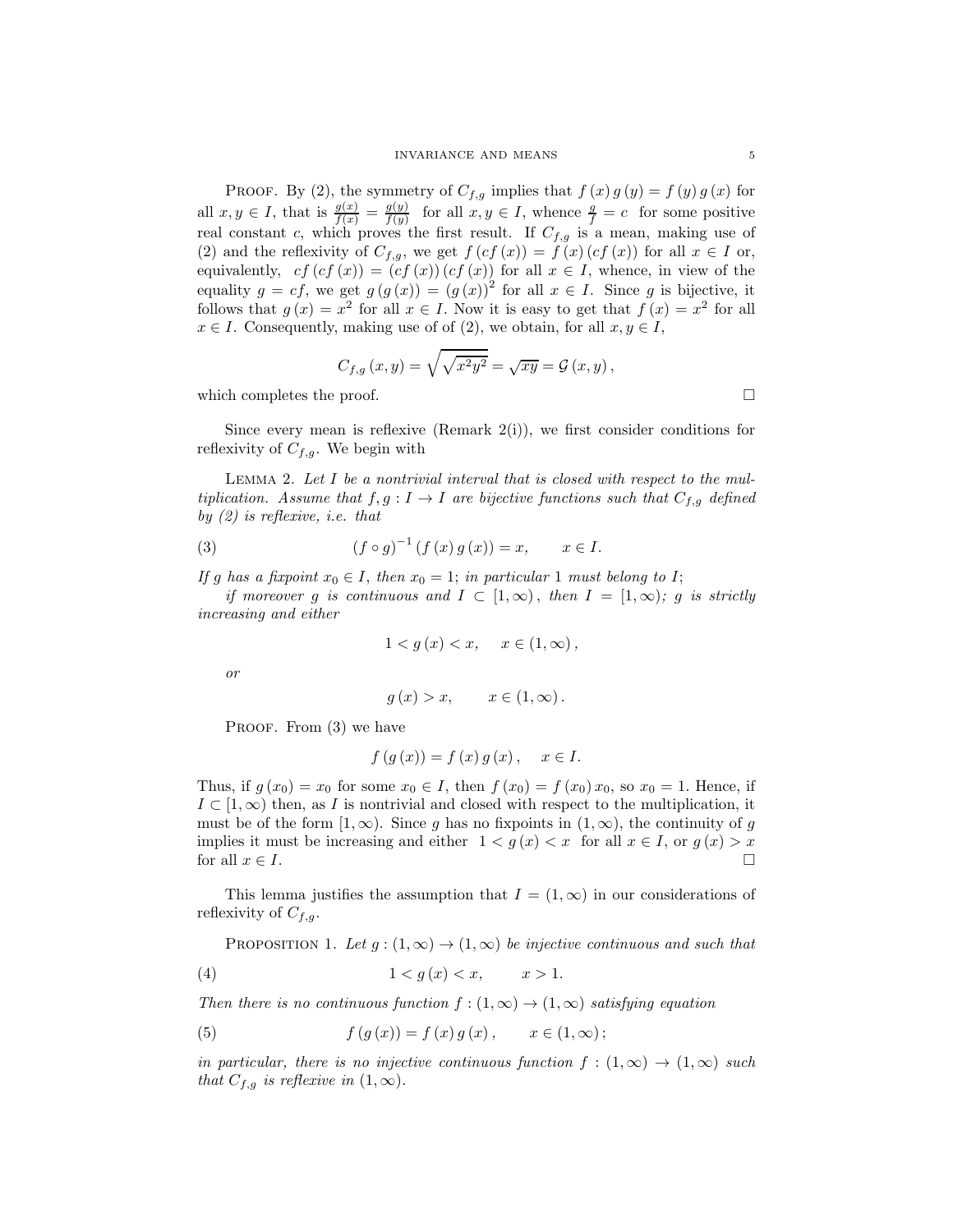PROOF. The continuity of  $g$  and condition (4) imply that

$$
\lim_{n \to \infty} g^n(x) = 1, \qquad x > 1,
$$

where  $g^n$  denotes the *n*th iterate of  $g$ .

Assume that there is a continuous and strictly increasing function  $f : (1, \infty) \rightarrow$  $(1, \infty)$  satisfying (5). From (5), by induction we get

$$
f(g^{n}(x)) = f(x) \prod_{k=1}^{n} g^{k}(x), \qquad x \in (1, \infty), \ n \in \mathbb{N}.
$$

Since  $f$  is nonnegative and increasing, it has a finite right-hand side limit at 1, denoted by  $f(1+)$ . Letting here  $n \to \infty$ , we obtain

$$
f(1+) = f(x) \prod_{k=1}^{\infty} g^{k}(x), \qquad x \in (1, \infty),
$$

that is a contradiction, as the left side is real constant and the right side is either strictly increasing or  $\infty$ .

PROPOSITION 2. Let  $g:(1,\infty) \to (1,\infty)$  be bijective, continuous and such that (6)  $q(x) > x, \quad x > 1.$ 

Then the following conditions are equivalent:

(i) there is a continuous function  $f : (1, \infty) \to (1, \infty)$  such that  $C_{f,g}$  is reflexive;

(ii) there is a continuous function  $f : (1, \infty) \to (1, \infty)$  satisfying (5):

$$
f(g(x)) = f(x)g(x), \quad x \in (1, \infty);
$$

(iii) there are a function  $f:(1,\infty) \to (1,\infty)$  and  $c \geq 1$  such that

(7) 
$$
f(x) = c \prod_{k=0}^{\infty} g^{-k}(x) , \quad x \in (1, \infty),
$$

where  $g^{-k}$  denotes the kth iterate of the function  $g^{-1}$ .

PROOF. The implication  $(i) \Longrightarrow (ii)$  is obvious.

Assume (ii). The assumptions on g imply that  $g^{-1}$ , the inverse of g, is continuous, strictly increasing, and, in view of (6),

$$
1 < g^{-1}(x) < x, \qquad x > 1.
$$

Consequently,

$$
\lim_{n \to \infty} g^{-n}(x) = 1, \qquad x > 1,
$$

where  $g^{-n}$  stands for the *n*th iterate of  $g^{-1}$ .

Assume that there is a continuous function  $f$  such that equality (5) holds. Replacing x by  $g^{-1}(x)$  in (5) we get

$$
f(g^{-1}(x)) = \frac{f(x)}{x}, \quad x \in (1, \infty),
$$

whence, by induction,

$$
f(g^{-n}(x)) = \frac{f(x)}{\prod_{k=0}^{n-1} g^{-k}(x)}, \qquad x \in (1, \infty), \ n \in \mathbb{N}.
$$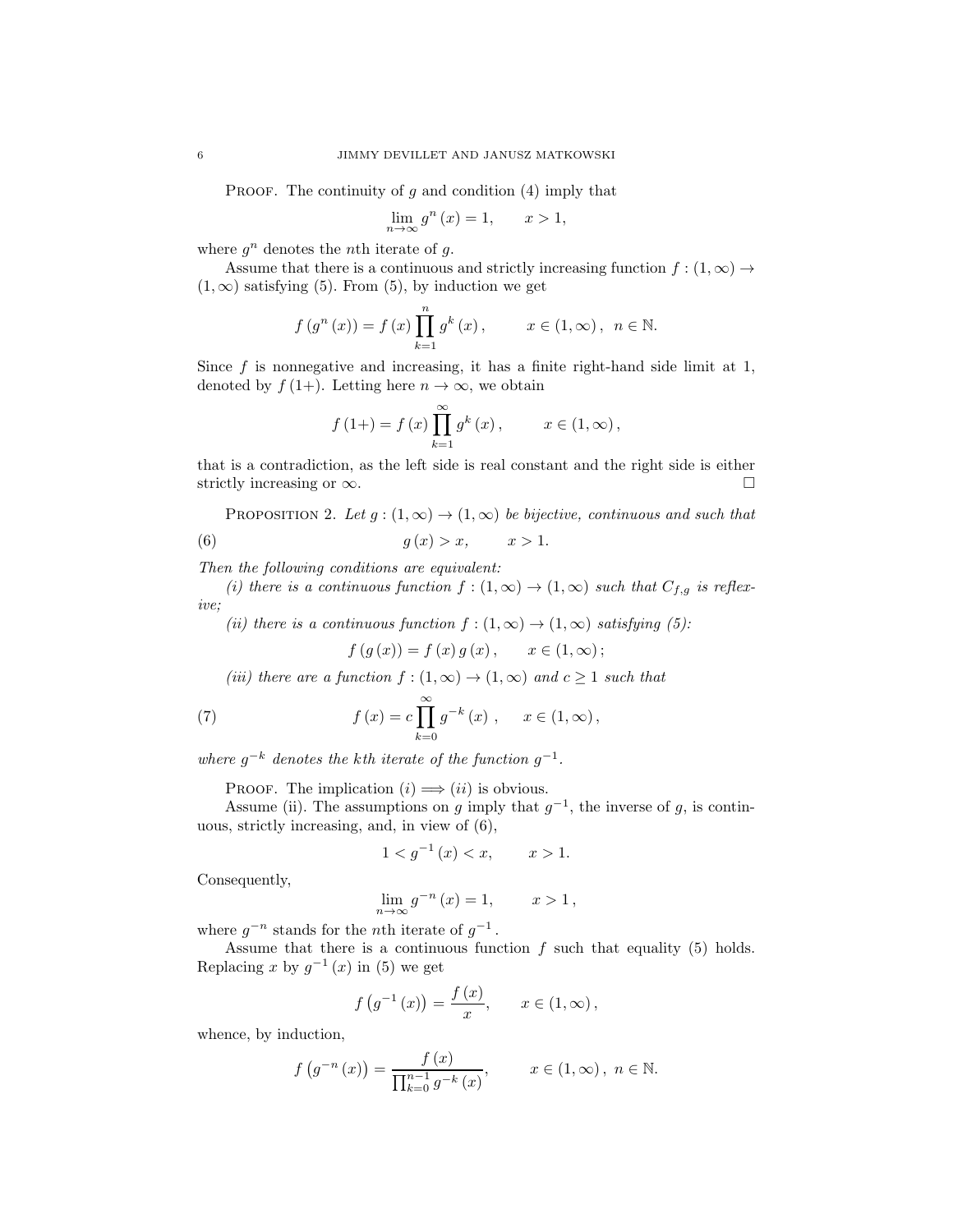Since  $c := f(1+) \geq 1$  exists, letting here  $n \to \infty$ , we obtain

$$
c = \frac{f(x)}{\prod_{k=0}^{\infty} g^{-k}(x)}, \quad x \in (1, \infty),
$$

whence

$$
f(x) = c \prod_{k=0}^{\infty} g^{-k}(x)
$$
,  $x \in (1, \infty)$ ,

where the infinite product  $\prod_{k=0}^{\infty} g^{-k}$  converges, and its product is a continuous function, which proves that (iii) holds.

Assume (iii). If  $f : (1, \infty) \to (1, \infty)$  is of the form (7) then, for every constant  $c \geq 1$  and  $x \in (1,\infty)$  we have

$$
f(g(x)) = c \prod_{k=0}^{\infty} g^{-k} (g(x)) = cg(x) \prod_{k=1}^{\infty} g^{-k} (g(x))
$$
  
= 
$$
\left(c \prod_{k=1}^{\infty} g^{-k} (g^{1}(x))\right) g(x) = \left(c \prod_{k=0}^{\infty} g^{-k} (x)\right) g(x)
$$
  
= 
$$
f(x) g(x).
$$

which implies that  $C_{f,g}$  is reflexive, so (i) holds.

Now we prove the main result of this section.

THEOREM 3. Let  $f, g : (1, \infty) \to (1, \infty)$  be continuous, strictly increasing and onto. The following conditions are equivalent:

(i) the function  $C_{f,g}$  is a bivariable strict mean in  $(1,\infty)$ ;

(ii) the function  $C_{f,g}$  is reflexive;

(iii) the infinite product  $\prod_{k=0}^{\infty} g^{-k}$  of iterates of  $g^{-1}$  converges uniformly on compact subsets of  $(1, \infty)$  and,

(8) 
$$
f = \prod_{k=0}^{\infty} g^{-k};
$$

moreover  $C_{f,g} = C_g$ , where  $C_g : (1, \infty)^2 \to (1, \infty)$  defined by

(9) 
$$
\mathcal{C}_g(x,y) = \left(\prod_{k=0}^{\infty} g^{-k+1}\right)^{-1} \left(\prod_{k=0}^{\infty} g^{-k}(x) g(y)\right), \quad x, y > 1,
$$

is a strictly increasing bivariable mean in  $(1, \infty)$ .

PROOF. It is obvious that (i) implies (ii). Assume that (ii) holds. Then, applying Propositions 1 and 2 and taking into account that  $c := f(1+) = 1$  (by the bijectivity of  $f$ ) we get the first part of (iii); in particular the uniform convergence on compact subsets of the infinite product of iterates follows from (7) and the Dini theorem. The "moreover" result follows immediately from (8) and the definition of  $C_{f,q}$ . Thus (ii) implies (iii).

To prove (i) assuming (iii), note that the function  $\mathcal{C}_g$  defined by (9) is reflexive and strictly increasing in each variable so, by Remark 2(ii), it is a strict mean.  $\Box$ 

From the above theorem we obtain the following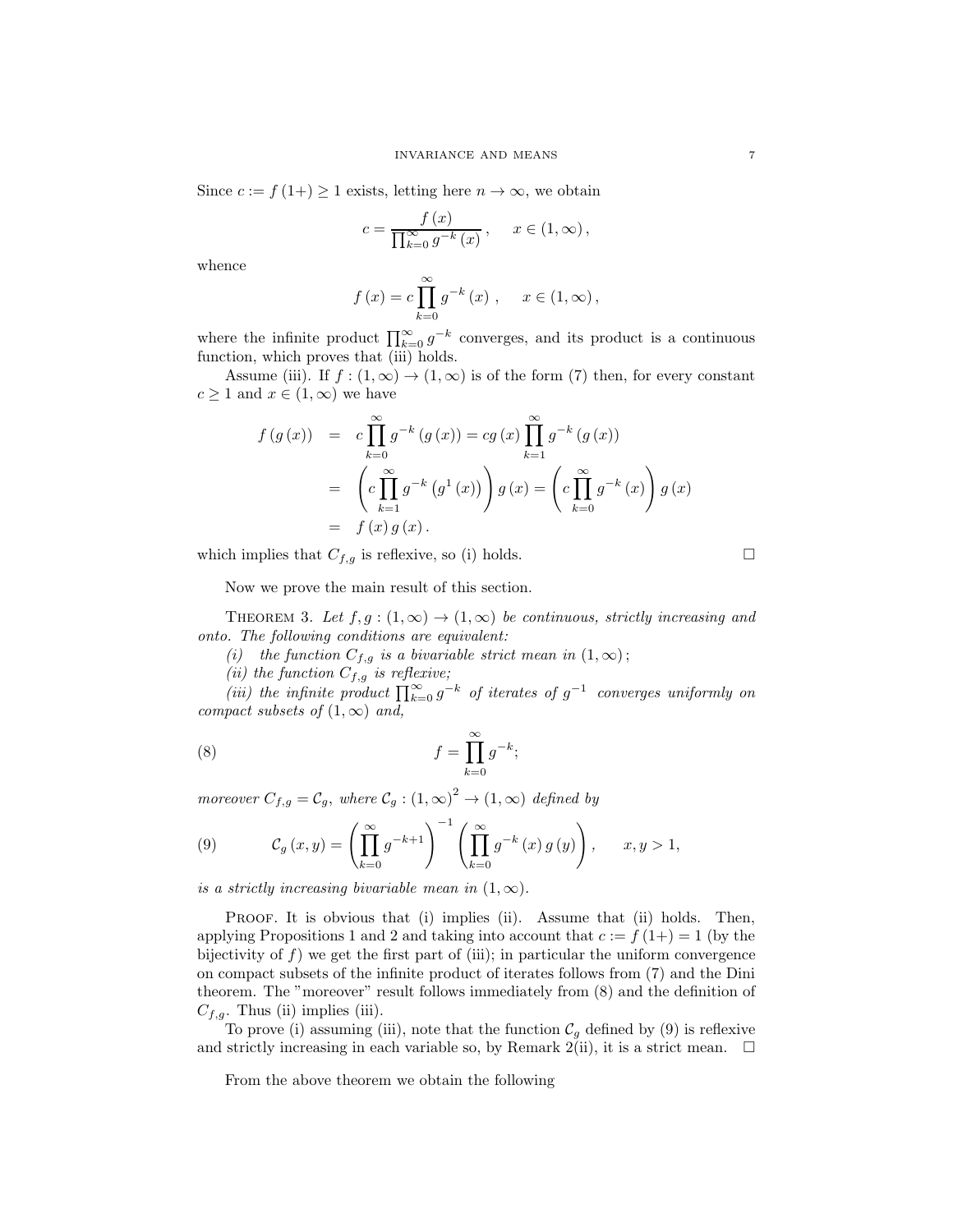COROLLARY 1. Let a continuous strictly increasing function  $r : (1, \infty) \rightarrow$  $(1, \infty)$  be such that

$$
1 < r(x) < x, \qquad x > 1,
$$

and the infinite product

$$
\prod_{k=0}^\infty r^k
$$

converges to a finite continuous function. Then the function  $C_r$ :  $(1, \infty)^2 \to (1, \infty)$ defined by

$$
\mathcal{C}_r(x,y) := \left(\prod_{k=0}^{\infty} r^{k-1}\right)^{-1} \left(\prod_{k=0}^{\infty} r^k(x) r^{-1}(y)\right), \qquad x, y > 1
$$

is a bivariable strict mean in  $(1, \infty)$ .

PROOF. It is enough to apply the previous result with  $g := r^{-1}$ ,  $f := \prod_{k=0}^{\infty} r^k$ and observe that  $\mathcal{C}_r = C_{f,g}$ .

It seems to be interesting that the mean  $\mathcal{C}_r$  is generated with the aid of the iterates of the function  $r$  satisfying the assumptions of Corollary 1.

The mean  $\mathcal{C}_r$  is constructed with the aid of the iterates of r, for convenience, we introduce the following

DEFINITION 1. If  $r : (1, \infty) \rightarrow (1, \infty)$  satisfies the assumptions of Corollary 1. then the function  $\mathcal{C}_r$  is called a product iterative mean of generator r.

EXAMPLE 1. Applying the definition of  $\mathcal{C}_r$  for the generator  $r : (1,\infty) \to (1,\infty)$ given by  $r(x) = x^w$ , where  $w \in (0,1)$  is fixed, we get weighted geometric mean  $\mathcal{C}_r(x,y) = x^w y^{1-w}$  for all  $x, y \in (1,\infty)$ .

REMARK 4. In Theorem 2 we assume that  $I = (1, \infty)$ . One could also get the suitable results if I is one the following intervals  $[1,\infty)$ ,  $(0,1)$ ,  $(0,1]$ , and  $(0,\infty)$ .

# 4. Invariant operation with respect to iterative mean-type mapping need not be a mean

In this section we focus our attention on the question whether the invariant function  $C_{f \circ g, g \circ h}$  occurring in the following counterpart of (1):

$$
C_{f \circ g, g \circ h} \circ (C_{f,g}, C_{g,h}) = C_{f \circ g, g \circ h},
$$

is a mean, if the coordinates of the mapping  $(C_{f,g}, C_{g,h})$  defined by (2) are means. If  $C_{f,g} = C_g$  and  $C_{g,h} = C_h$ , then, in view of [[7](#page-13-0), Theorem 1], the function

 $C_{f \circ g, g \circ h}$  is invariant with respect to the mean type mapping  $(C_g, C_h)$ . On the other hand  $\mathcal{C}_g$  (and  $\mathcal{C}_h$ ) is a very special case of generalized weighted

quasi-geometric mean  $G_{\varphi,\psi}: I^2 \to I$ ,

$$
G_{\varphi,\psi}(x,y) = (\varphi\psi)^{-1} (\varphi(x) \psi(y)), \quad x, y \in I,
$$

where  $\varphi, \psi : I \to (0, \infty)$ . Indeed, with  $\varphi = \prod_{k=0}^{\infty} g^{-k}$  and  $\psi = g$  we have  $G_{\varphi, \psi} = C_g$ (and with  $\psi = \prod_{k=0}^{\infty} h^{-k}$  and  $\gamma = h$  we have  $G_{\psi,\gamma} = C_h$ ). Moreover, according to [[5](#page-13-3)] and Remark [3,](#page-3-0) if  $G_{\varphi,\psi}$  and  $G_{\psi,\gamma}$  are two generalized weighted quasi-geometric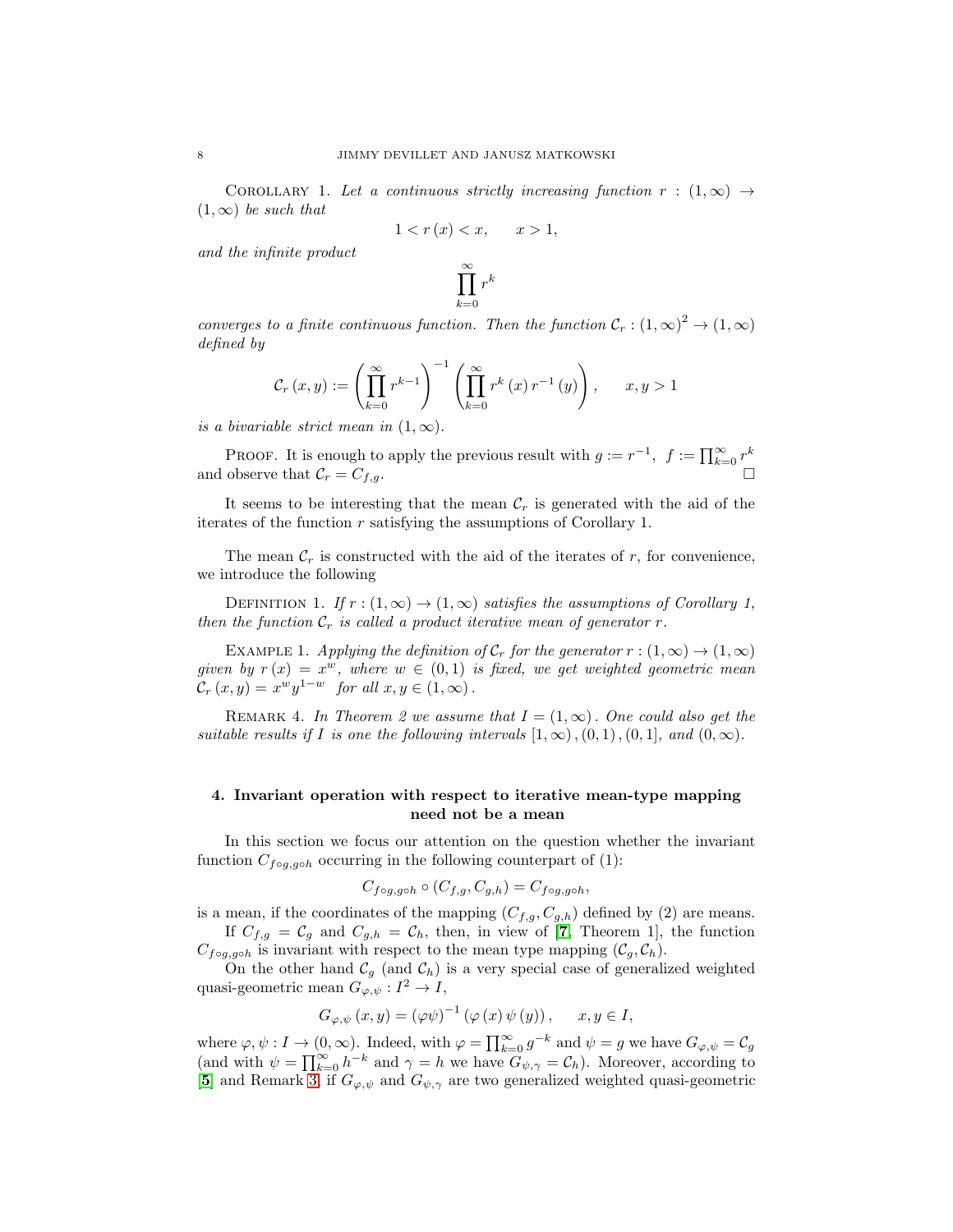means, then  $G_{\varphi\psi,\psi\gamma}$ , the mean of the same type, is a unique mean that is invariant with respect to the mean-type mapping  $(G_{\varphi,\psi}, G_{\psi,\gamma}) : I^2 \to I^2$ .

In this context the question arises whether the invariant function  $C_{f \circ g, g \circ h}$  coincides with the invariant mean  $G_{\varphi\psi,\psi\gamma}$ ? In view of Remark [3](#page-3-0) and ([[5](#page-13-3)]), the answer is positive, if  $C_{f \circ g, g \circ h}$  is a mean, i.e. if there is a suitable bijective function  $u:(1,\infty)\to(1,\infty)$  such that  $C_{f \circ g, g \circ h}=\mathcal{C}_u$ .

We prove

THEOREM 4. Assume that  $f, g, h : (1, \infty) \rightarrow (1, \infty)$  are continuous, strictly increasing, and onto. Then  $C_{f,g}, C_{g,h}$ , and  $C_{f \circ g, g \circ h}$  are means in  $(1, \infty)$ , iff

(10) 
$$
g = \prod_{i=0}^{\infty} h^{-i}, \qquad f = \prod_{j=0}^{\infty} \left( \prod_{i=0}^{\infty} h^{-i} \right)^{-j},
$$

and h satisfies the composite functional equation

(11) 
$$
\prod_{j=0}^{\infty} \left( \prod_{i=0}^{\infty} h^{-i} \right)^{-j+1} = \prod_{k=0}^{\infty} \left( \prod_{i=0}^{\infty} h^{-i+1} \right)^{-k},
$$

where  $i, j, k$  stand for the indices of iterates of the suitable functions.

PROOF. Assume that  $C_{f,g}, C_{g,h}$  and  $C_{f \circ g, g \circ h}$  are means in  $(1, \infty)$ . In view of Theorem 3, we have  $C_{g,h} = \overline{\mathcal{C}_h}$ ,  $\overline{C_{f,g}} = \mathcal{C}_g$ ,  $C_{f \circ g, g \circ h} = \mathcal{C}_{g \circ h}$ , and

(12) 
$$
g = \prod_{i=0}^{\infty} h^{-i}, \qquad f = \prod_{j=0}^{\infty} g^{-j}, \qquad f \circ g = \prod_{k=0}^{\infty} (g \circ h)^{-k}.
$$

It follows that  $(10)$  holds true, and the third of equalities  $(12)$  implies that h satisfies the composite functional equation,

$$
\left(\prod_{j=0}^{\infty}\left(\prod_{i=0}^{\infty}h^{-i}\right)^{-j}\right)\circ\left(\prod_{i=0}^{\infty}h^{-i}\right)=\prod_{k=0}^{\infty}\left(\left(\prod_{i=0}^{\infty}h^{-i}\right)\circ h\right)^{-k},
$$

which simplifies to (11). The converse implication is obvious.  $\Box$ 

Thus our question leads to rather complicate composite functional equation (11). We pose the following

PROBLEM 1. Determine strictly increasing bijective functions  $h : (1, \infty) \rightarrow$  $(1, \infty)$  satisfying equation (11).

Let us consider the following

EXAMPLE 2. Take  $w \in (0,1)$ , and define  $h : (1,\infty) \to (1,\infty)$  by  $h(x) = x^{\frac{1}{w}}$ . From Theorem 3 with g and f replaced, respectively, by h and g, we get

$$
g(x) = \prod_{k=0}^{\infty} h^{-k}(x) = \prod_{k=0}^{\infty} x^{w^k} = x^{\frac{1}{1-w}}, \qquad x \in (1, \infty),
$$

and, for all  $x, y > 1$ ,

$$
C_h(x,y) = \left(\prod_{k=0}^{\infty} h^{-k+1}\right)^{-1} \left(\prod_{k=0}^{\infty} h^{-k}(x) h(y)\right)
$$
  
=  $\left(x^{\frac{1}{1-w}} y^{\frac{1}{w}}\right)^{w(1-w)} = x^w y^{1-w}.$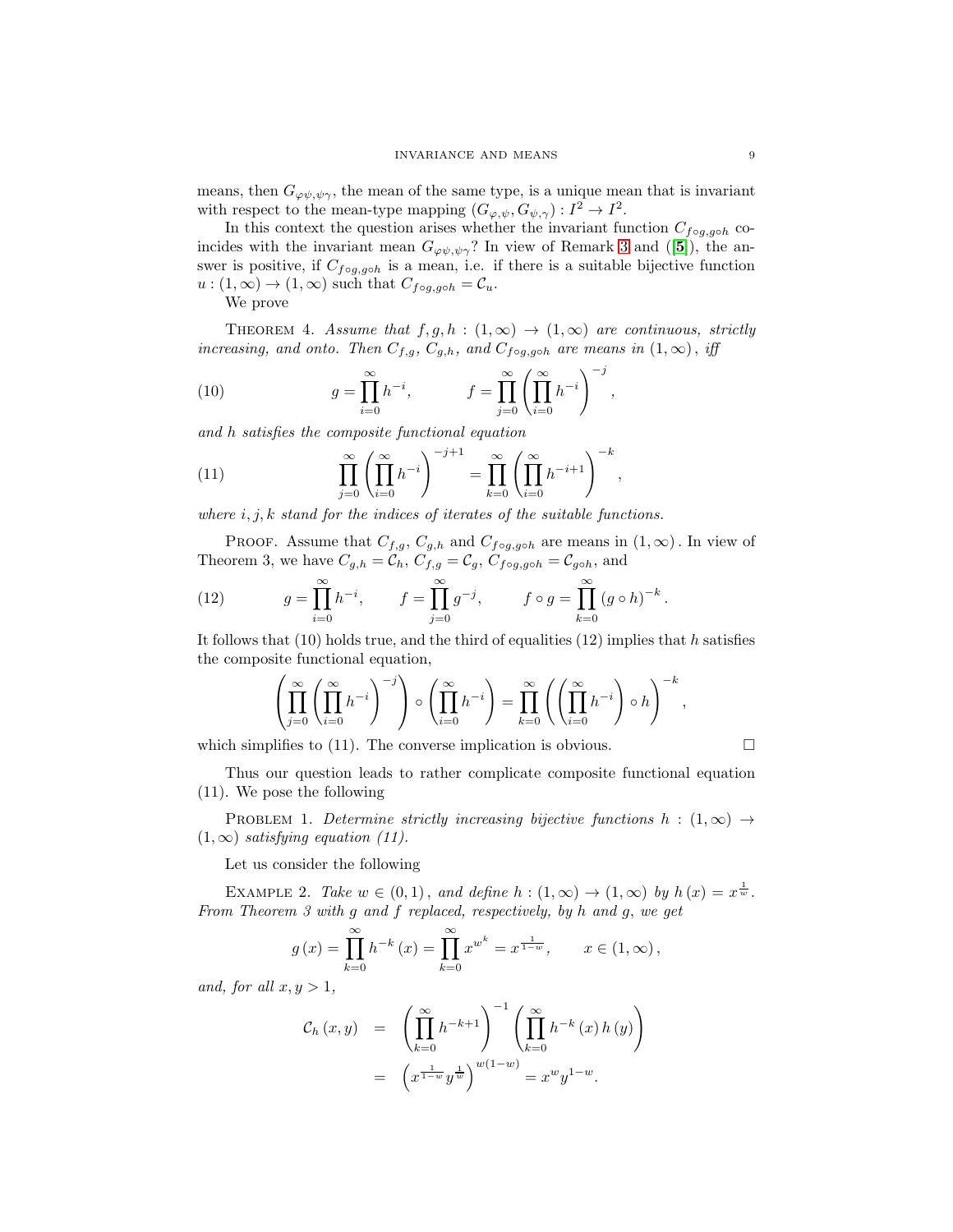Similarly, as  $g^{-1}(x) = x^{1-w}$ , we get

$$
f(x) = \prod_{k=0}^{\infty} g^{-k}(x) = \prod_{k=0}^{\infty} x^{(1-w)^k} = x^{\frac{1}{w}}, \qquad x \in (1, \infty),
$$

and, for all  $x, y > 1$ ,

$$
C_g(x,y) = \left(\prod_{k=0}^{\infty} g^{-k+1}\right)^{-1} \left(\prod_{k=0}^{\infty} g^{-k}(x) g(y)\right)
$$
  
=  $\left(x^{\frac{1}{w}} y^{\frac{1}{1-w}}\right)^{w(1-w)} = x^{1-w} y^w.$ 

Moreover, since  $(f \circ g)(x) = x^{\frac{1}{w(1-w)}}, (g \circ h)(x) = x^{\frac{1}{(1-w)w}},$  we get, for all  $x, y >$ 1,

$$
C_{f \circ g, g \circ h}(x, y) = ((f \circ g) \circ (g \circ h))^{-1} ((f \circ g) (x) \cdot (g \circ h) (y))
$$
  
= 
$$
\left( x^{\frac{1}{w(1-w)}} y^{\frac{1}{(1-w)w}} \right)^{w^2(1-w)^2} = (xy)^{w(1-w)},
$$

whence

$$
C_{f\circ g, g\circ h}=\mathcal{G}^{2w(1-w)},
$$

where  $G(x, y) = \sqrt{xy} (x, y > 1)$  is the geometric mean.

For every  $w \in (0,1)$  we have  $\mathcal{G} \circ (\mathcal{C}_g, \mathcal{C}_h) = \mathcal{G}$ , and  $\mathcal{G}$  is a unique  $(\mathcal{C}_g, \mathcal{C}_h)$ . invariant mean. The function  $C_{f \circ g, g \circ h}$  is also invariant for every  $w \in (0,1)$ , but  $C_{f \circ g, g \circ h}$  is not a mean for any  $w \in (0, 1)$ .

In the context of the above discussion let us consider the following

REMARK 5. Under conditions of Theorem 4, the bijective functions  $f, g, h$ :  $(1,\infty) \rightarrow (1,\infty)$  are increasing. Consequently, they are almost everywhere differentiable and  $f(1+) = g(1+) = h(1+) = 1$ . Assume additionally that  $f(1) = g(1) =$  $h(1) = 1$  and that f, g, h are differentiable at the point 1. If the functions  $C_{f,q}$ ,  $C_{g,h}$  and  $C_{f \circ g, g \circ h}$  were means in  $[1, \infty)$  then, by their reflexivity, we would have

$$
f(g(x)) = f(x)g(x), g(h(x)) = g(x)h(x), f(g^{2}(h(x))) = f(g(x))g(h(x)),
$$

for all  $x \geq 1$ , where  $g^2$  is the second iterate of g. Differentiating both sides of each of these equalities at  $x = 1$  and then setting

$$
a:=f'\left(1\right),\qquad b:=g'\left(1\right),\qquad c:=h'\left(1\right),
$$

we would get

 $ab = a + b$ ,  $bc = b + c$ ,  $ab^2c = ab + bc$ .

Since this system has no solution satisfying the conditions  $a \geq 1, b \geq 1, c \geq 1$ , the functions  $f, g, h$  do not exist.

## 5. Example of application of invariance identity

In this section we show that knowing the invariant mean with respect to a given continuous and strict mean-type mapping we can determine effectively the limit of the sequence of its iterates, as well as, to find the form of all continuous functions which are invariant with respect to this mapping.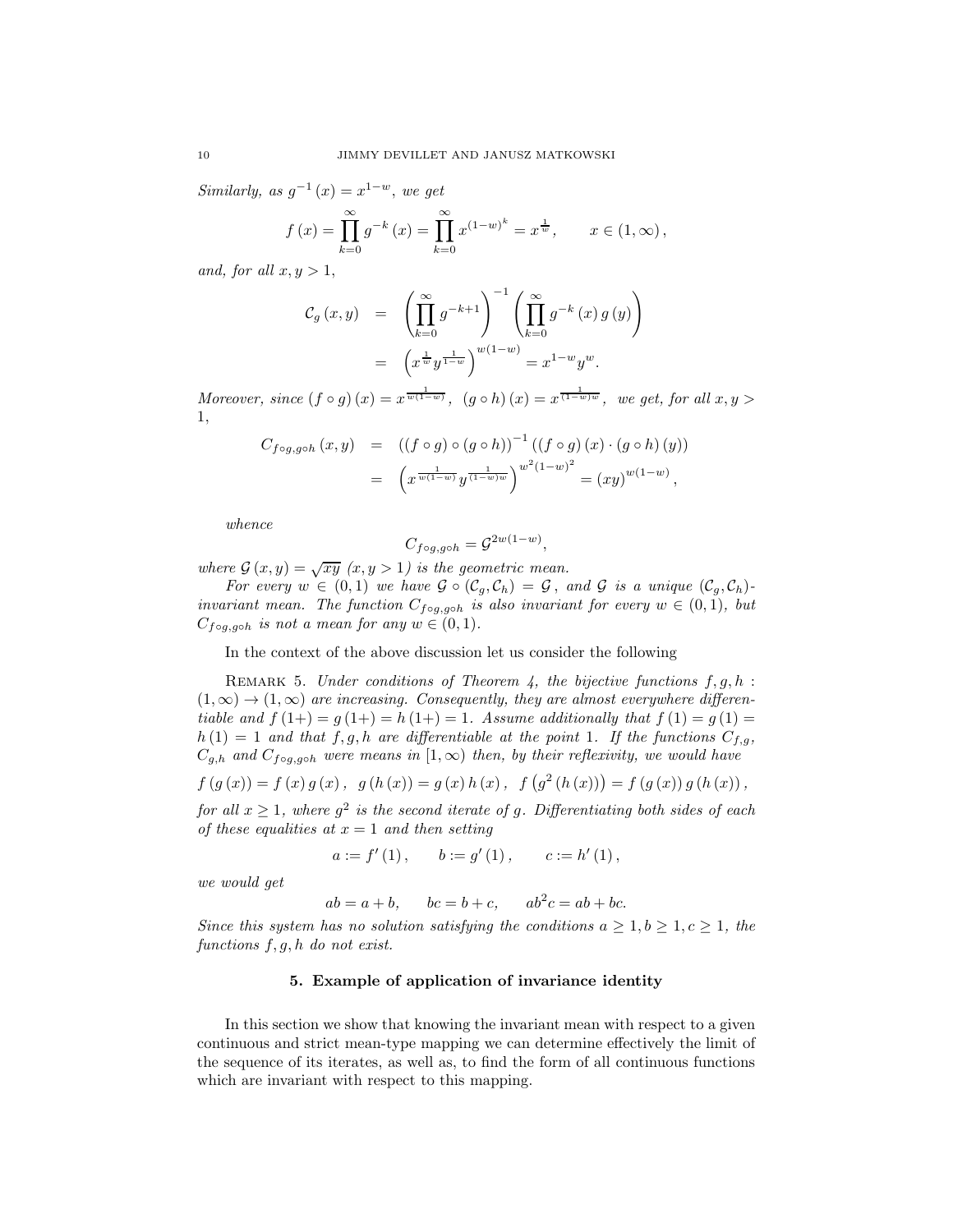<span id="page-10-0"></span>THEOREM 5. Let  $f, g : (0, \infty) \to (0, \infty)$  be continuous strictly increasing functions such that the function  $\frac{f}{g}$  is strictly increasing. Then

(i) the functions  $M, N : (0, \infty)^2 \to (0, \infty)$  given by

$$
M(x,y) := f^{-1}\left(\frac{g(y)}{g(x)}f(x)\right), \qquad N(x,y) := f^{-1}\left(\frac{g(x)}{g(y)}f(y)\right)
$$

are generalized weighted quasi-geometric means, as  $M = G_{\frac{f}{g},g}$  and  $N = G_{g,\frac{f}{g}}$ ;

(ii) the quasi-geometric mean  $G_f : (0, \infty)^2 \to (0, \infty)$  given by

$$
G_f(x,y) = f^{-1}\left(\sqrt{f(x) f(y)}\right)
$$

is invariant with respect to the mean-type mapping  $(M, N)$ , i.e.

$$
G_f\circ (M,N)=G_f;
$$

(iii) the sequence  $((M, N)^n : n \in \mathbb{N})$  of iterates of the mean-type mapping  $(M, N)$ :  $(0, \infty)^2 \to (0, \infty)^2$  converges uniformly on compact subsets of  $(0, \infty)^2$  and

$$
\lim_{n\to\infty} (M,N)^n = (G_f, G_f);
$$

(iv) a continuous function  $\Phi : (0,\infty)^2 \to \mathbb{R}$  is invariant with respect to the mean-type mapping  $(M, N)$ , i.e.  $\Phi$  satisfies the equation

$$
\Phi(M(x, y), N(x, y)) = \Phi(x, y), \quad x, y > 0,
$$

if and only if there is a continuous single variable function  $\varphi : (0, \infty) \to \mathbb{R}$  such that

$$
\Phi(x, y) = \varphi(G_f(x, y)), \quad x, y > 0.
$$

**PROOF.** (i) By assumption,  $M$  and  $N$  are both reflexive and strictly increasing in each variable so, by Remark 2(ii), they are strict means. The remaining result is easy to verify.

(ii) By the definitions of  $G_f$ , M and N, we have, for all  $x, y > 0$ ,

$$
G_f \circ (M, N) (x, y) = G_f ((M (x, y), N (x, y)))
$$
  
= 
$$
f^{-1} \left( \sqrt{f \left[ f^{-1} \left( \frac{g(y)}{g(x)} f(x) \right) \right] \cdot f \left[ f^{-1} \left( \frac{g(x)}{g(y)} f(y) \right) \right]} \right)
$$
  
= 
$$
f^{-1} \left( \sqrt{f(x) f(y)} \right) = G_f (x, y),
$$

which proves (ii).

Since  $M$  and  $N$  are strict and continuous means, (iii) follows from (ii) and the result of  $[2]$  $[2]$  $[2]$  (see also  $[3]$  $[3]$  $[3]$ ).

(iv) Assume that  $\Phi : (0, \infty)^2 \to \mathbb{R}$  is invariant with respect to the mean-type mapping  $(M, N)$ , so

$$
\Phi(x, y) = \Phi(M(x, y), N(x, y)) = (\Phi \circ (M, N))(x, y), \quad x, y > 0.
$$

Hence, by induction,

$$
\Phi(x, y) = (\Phi \circ (M, N)^{n}(x, y)), \quad n \in \mathbb{N}; x, y > 0.
$$

Hence, in view of (iii), by the continuity of  $\Phi$ , we have, for all  $x, y > 0$ ,

$$
\begin{array}{rcl}\n\Phi\left(x,y\right) & = & \lim_{n \to \infty} \left(\Phi \circ \left(M,N\right)^n(x,y)\right) = \left(\Phi \circ \left(G_f, G_f\right)\right)(x,y) \\
& = & \Phi\left(G_f\left(x,y\right), G_f\left(x,y\right)\right) = \varphi\left(G_f\left(x,y\right)\right),\n\end{array}
$$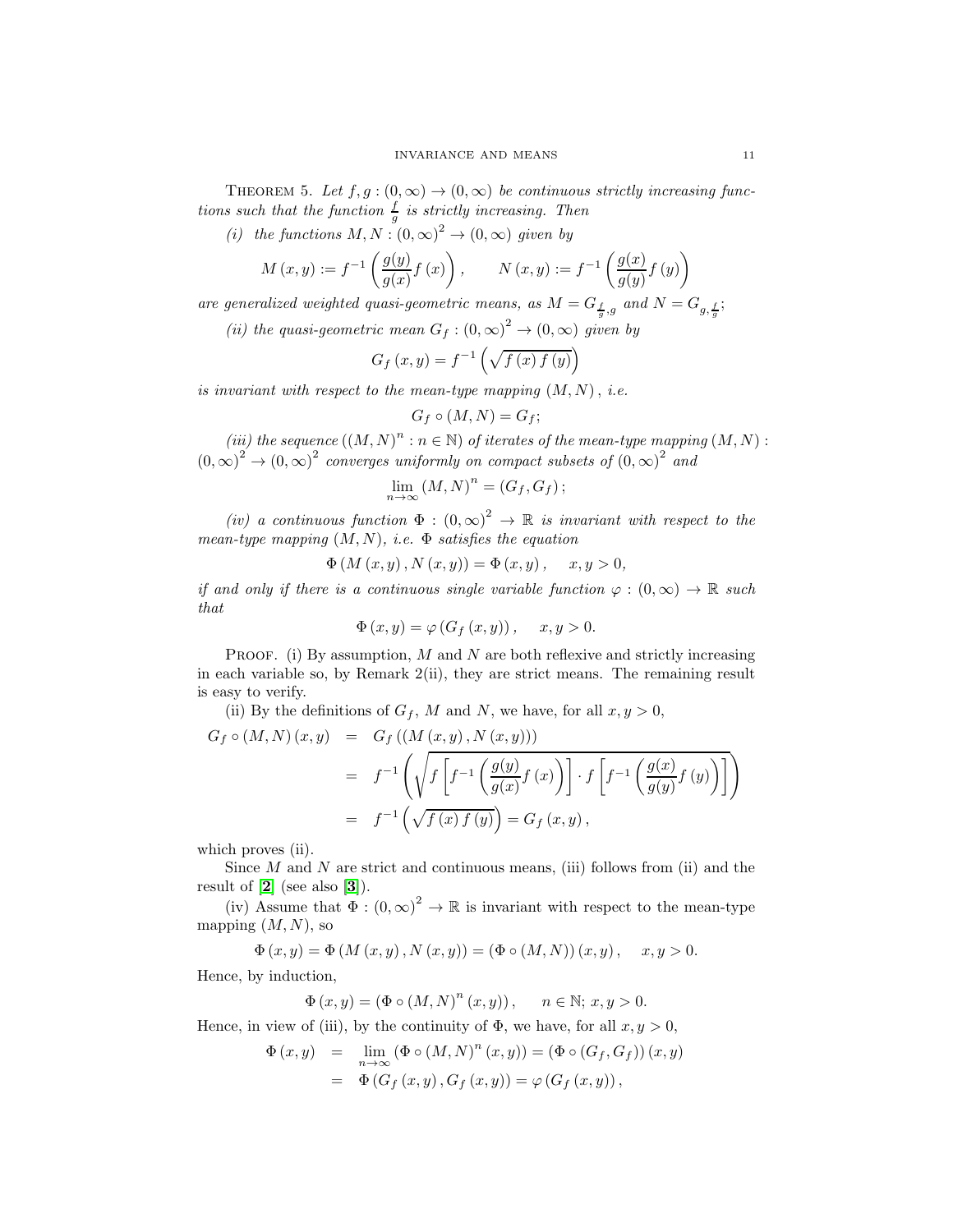where  $\varphi : (0, \infty) \to \mathbb{R}$  is defined by

$$
\varphi(x) := \Phi(x, x), \quad x > 0.
$$

To prove the converse implication, take an arbitrary function  $\varphi : (0, \infty) \to \mathbb{R}$  and define  $\Phi : (0, \infty)^2 \to \mathbb{R}$  by

$$
\Phi(x, y) := \varphi\left(G_f(x, y)\right).
$$

Then, for arbitrary  $x, y > 0$ , using the definition of  $\Phi$  and (ii) we get

$$
(\Phi \circ (M, N)) (x, y) = \varphi (G_f (M (x, y), N (x, y))) = \varphi (G_f (x, y)) = \Phi (x, y),
$$

which proves  $(v)$ .

REMARK 6. Let  $f, g, h : I \to (0, \infty)$  be continuous and all strictly increasing or all strictly decreasing. Using a similar argument to the proof of Theorem [5,](#page-10-0) we can show that a continuous function  $\Phi: I^2 \to \mathbb{R}$  is invariant with respect to the mean-type mapping  $(G_{f,g}, G_{g,h}): I^2 \to I$  if and only if there is a continuous single variable function  $\varphi: I \to \mathbb{R}$  such that  $\Phi(x, y) = \varphi(G_{fg, gh}(x, y))$  for all  $x, y \in I$ .

A similar argument to the proof of Theorem [5,](#page-10-0) shows the following

COROLLARY 2. Let  $f, g : \mathbb{R} \to \mathbb{R}$  be continuous strictly increasing functions such that the function  $f - g$  is strictlay increasing. Then

(i) The functions  $M, N : \mathbb{R}^2 \to \mathbb{R}$  given by

$$
M(x, y) := f^{-1}(g(y) - g(x) + f(x)), \qquad N(x, y) := f^{-1}(g(x) - g(y) + f(y))
$$

are generalized weighted strict quasi-arithmetic means, as  $M = A_{f-g,g}$  and  $N =$  $A_{q,f-q};$ 

(*ii*) the quasi-arithmetic mean  $A_f : \mathbb{R}^2 \to \mathbb{R}$  given by

$$
A_f(x, y) = f^{-1}\left(\frac{f(x) + f(y)}{2}\right)
$$

is invariant with respect to the mean-type mapping  $(M, N)$ , i.e.

$$
A_f\circ (M,N)=A_f;
$$

(iii) the sequence  $((M, N)^n : n \in \mathbb{N})$  of iterates of the mean-type mapping  $(M, N) : \mathbb{R}^2 \to \mathbb{R}^2$  converges uniformly on compact subsets of  $\mathbb{R}^2$  and

$$
\lim_{n \to \infty} (M, N)^n = (A_f, A_f);
$$

(iv) a continuous function  $\Phi : \mathbb{R}^2 \to \mathbb{R}$  is invariant with respect to the meantype mapping  $(M, N)$ , i.e.  $\Phi$  satisfies the equation

$$
\Phi\left(M\left(x,y\right),N\left(x,y\right)\right)=\Phi\left(x,y\right),\quad x,y\in\mathbb{R},
$$

if and only if there is a continuous single variable function  $\varphi : \mathbb{R} \to \mathbb{R}$  such that

$$
\Phi(x, y) = \varphi(A_f(x, y)), \quad x, y \in \mathbb{R}.
$$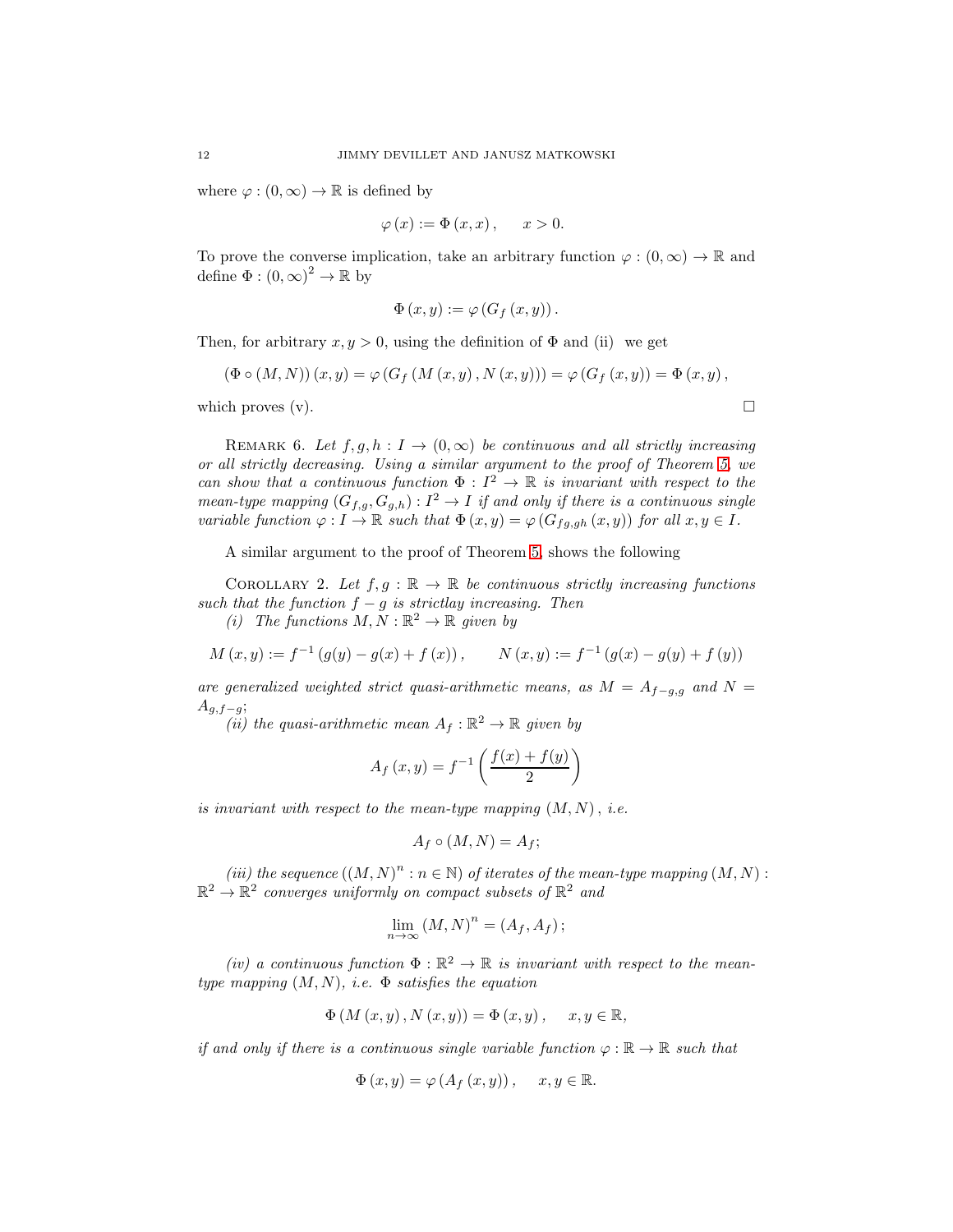#### 6. Equality of two considered operations

Let  $I \subset (0,\infty)$  be an interval that is closed with respect to the addition and multiplication. In this section, given two operations  $C_{f,g}$  and  $C_{\phi,\psi}$  (resp.  $D_{f,g}$  and  $D_{\bar{f},\bar{g}}$ , we determine the conditions under which they are equal.

PROPOSITION 3. Let  $f, g, \phi, \psi \colon I \to I$  be bijective and continuous functions. Then we have  $C_{f,g} = C_{\phi,\psi}$  iff  $g = \psi$  and  $f = a\phi$ , for some  $a \in I$ ,  $a \neq 0$ .

PROOF. (Necessity) Suppose that

$$
C_{f,g}(x,y) = C_{\phi,\psi}(x,y) \quad x, y \in I,
$$

that is,

$$
(f \circ g)^{-1} (f (x) g (y)) = (\phi \circ \psi)^{-1} (\phi (x) \psi (y)) \quad x, y \in I.
$$

Setting  $\alpha := (f \circ g) \circ (\phi \circ \psi)^{-1}, \ \beta := f \circ \phi^{-1}, \ \gamma := g \circ \psi^{-1}, \ u = \phi(x)$ , and  $v = \psi(y)$ we get

$$
\alpha(uv) = \beta(u)\gamma(v) \quad u \in \phi(I), v \in \psi(I).
$$

The latter equation is Pexider's functional equation and has the following solutions  $(see, e.g., [1])$  $(see, e.g., [1])$  $(see, e.g., [1])$ 

$$
\beta(u) = au^c
$$
 and  $\gamma(v) = bv^c$   $u \in \phi(I), v \in \psi(I),$ 

for some  $a, b, c \in I$ ,  $a, b, c \neq 0$ . From these equations we get

$$
f(x) = a\phi(x)^c
$$
 and  $g(y) = b\psi(y)^c$   $x, y \in I$ ,

for some  $a, b, c \in I$ ,  $a, b, c \neq 0$ . Thus, on the one hand, we get

$$
(f \circ g)^{-1} (f(x)g(y)) = \psi^{-1} \left( \left( \frac{1}{b} \phi^{-1} \left( (\phi(x)^c b \psi(y)^c)^{\frac{1}{c}} \right) \right)^{\frac{1}{c}} \right) \quad x, y \in I,
$$

for some  $b, c \in I, b, c \neq 0$ , and on the other hand, we get

$$
(\phi \circ \psi)^{-1} (\phi(x)\psi(y)) = \psi^{-1} (\phi^{-1} (\phi(x)\psi(y))) \quad x, y \in I.
$$

Hence, we get

$$
\psi^{-1}\left(\left(\frac{1}{b}\phi^{-1}\left((\phi(x)^c b\psi(y)^c)^{\frac{1}{c}}\right)\right)^{\frac{1}{c}}\right) = \psi^{-1}\left(\phi^{-1}\left(\phi(x)\psi(y)\right)\right) \quad x, y \in I,
$$

which implies that  $b = c = 1$ . Thus, for all  $x \in I$ , we get  $g(x) = \psi(x)$  and  $f(x) = a\phi(x)$ , for some  $a \in I$ ,  $a \neq 0$ . (Sufficiency) Obvious.

PROPOSITION 4. Let 
$$
f, g, \overline{f}, \overline{g}: I \to I
$$
 be bijective and continuous functions.  
Then we have  $D_{f,g} = D_{\overline{f}, \overline{g}}$  iff  $f = \overline{f} + a$ , for some  $a \in I$ , and  $g = \overline{g}$ .

PROOF. (Necessity) Suppose that

$$
D_{f,g}(x,y)=D_{\bar f,\bar g}(x,y),\quad x,y\in I,
$$

that is,

$$
(f \circ g)^{-1} (f (x) + g (y)) = (\bar{f} \circ \bar{g})^{-1} (\bar{f} (x) + \bar{g} (y)), \quad x, y \in I.
$$

Setting  $\alpha := (f \circ g) \circ (\bar{f} \circ \bar{g})^{-1}, \ \beta := f \circ (\bar{f})^{-1}, \ \gamma := g \circ (\bar{g})^{-1}, \ u = \bar{f}(x)$ , and  $v = \overline{q}(y)$  we get

$$
\alpha(u + v) = \beta(u) + \gamma(v), \quad u \in \bar{f}(I), v \in \bar{g}(I).
$$